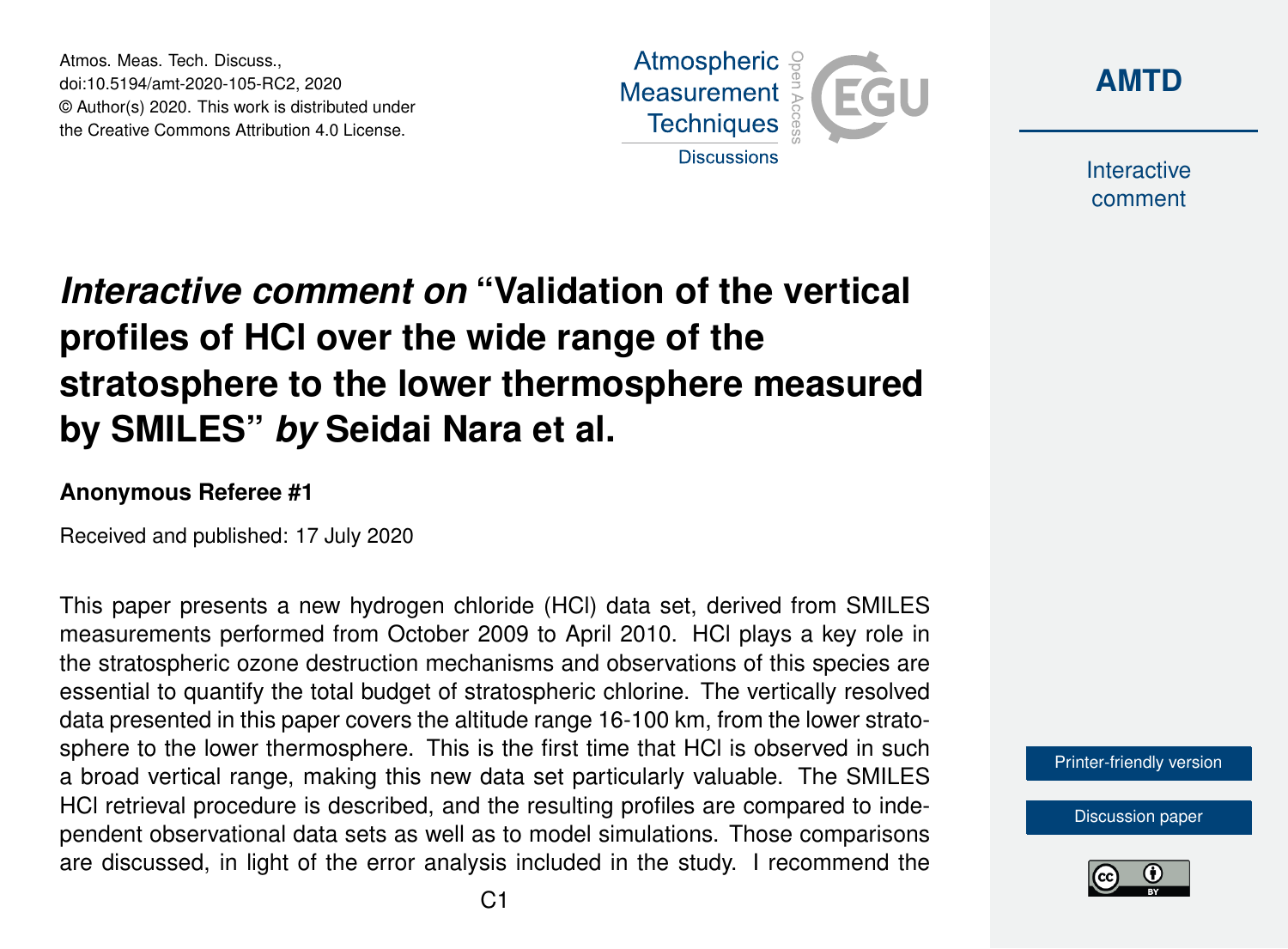publication of this paper in AMT, after consideration of the minor revisions suggested below.

(For your information, I have not read Referee #2's report before writing mine, for the sake of integrity. There might therefore be some redundant comments.)

### General comments

The paper presents an important new data set for middle atmospheric studies. The retrieval process is presented clearly, and the validation method is valid. The overall presentation is well structured. However, some important explanation is missing. For example, you say that the water vapour effect is a possible cause for the observed latitudinal differences, but you do not explain anything about this effect, or you describe the HCl vertical and geographical distribution, without discussing the chemical and dynamical mechanisms controlling it. Last but not least, you conclude that the temperature data used to retrieve HCl is responsible for up to 30 to 40% of the observed differences between SMILES and the other instruments, but you do not give any information about the source and quality of these data sets. Please see my specific comments below for more detailed questions and suggestions. Moreover, the language should be improved. See my suggestions for technical corrections below.

### Specific comments

p.1 l.12-14: Please specify also the relative values corresponding to the given absolute differences.

p.2 l.43-46: Could you please explicitly comment the differences between the results of the comparisons mentioned here (between SMILES v2 and MLS / ACE-FTS, by Sugita et al., 2013) and the results of your validation study? It would be interesting to add such a comment in the conclusion section, where you discuss your results.

p.4. l.76: Do not forget to specify in the text that you are talking about the daily number of observations.

Interactive comment

[Printer-friendly version](https://amt.copernicus.org/preprints/amt-2020-105/amt-2020-105-RC2-print.pdf)

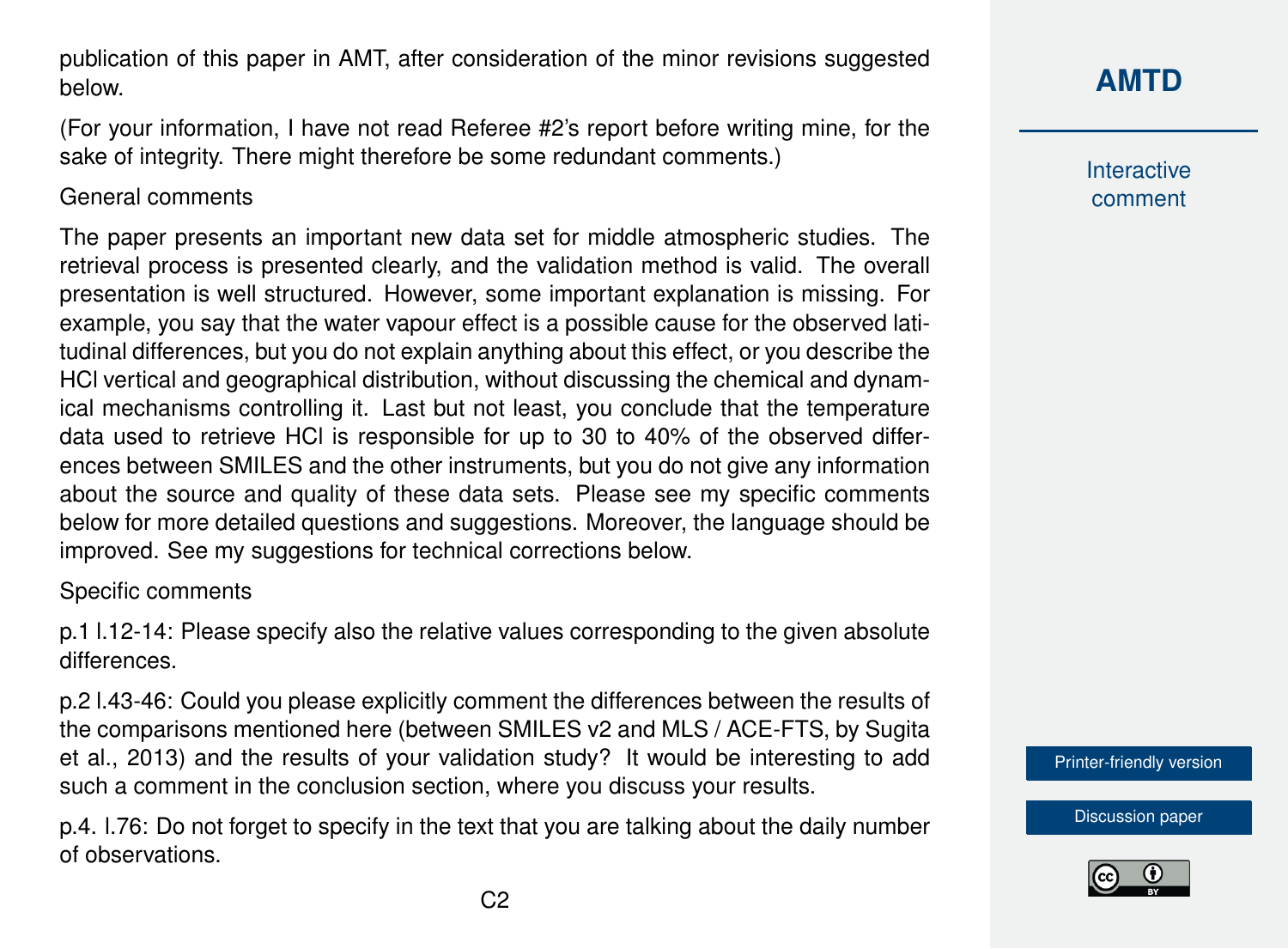p.4 l.92: Could you give some information about the a priori data used in the retrieval process: what is the source of this data set? Does it depend on latitude and time? Etc.

p.6 l.102: "We assumed that the natural isotopic abundance of H35Cl/HCl was 0.7576. . .": Please explain where this value comes from. A citation should be added here.

p.6-7 Sect.3: Please discuss the differences and/or similarities between the three subperiods under consideration or change Fig. 4 to show only the results averaged over the whole SMILES operational period. I do not understand the point in dividing the comparisons between SMILES and SD-WACCM into three different time periods if this is not discussed.

p.6 l.110-112: An explanation about the HCl vertical and latitudinal distribution is missing. Please describe the chemical and physical mechanisms controlling it, or at least comment on the current state of knowledge about that. (This could be added either here or in the introductory section.)

p.9 Eq.3: Even if it is obvious for most readers, N should be explicitly defined.

p.9 Tab.3: That could be helpful to include the vertical resolution and the altitude range covered by each of these instruments.

p.9 l.140: Regarding the MLS vertical resolution, you should explicitly say that it is of the same order as that of SMILES, in order to highlight the fact that the observed differences in the profiles are not due to differences in vertical resolution. (Same comment about the comparison with ACE in Sect. 4.2.)

p.10 l.148-149: There are however changes with latitude observed below 35 km. Please describe them.

p.10 l.155-156: The water vapor effect should be explained (maybe not here, but earlier in the paper, when explaining the retrieval process).

**[AMTD](https://amt.copernicus.org/preprints/)**

Interactive comment

[Printer-friendly version](https://amt.copernicus.org/preprints/amt-2020-105/amt-2020-105-RC2-print.pdf)

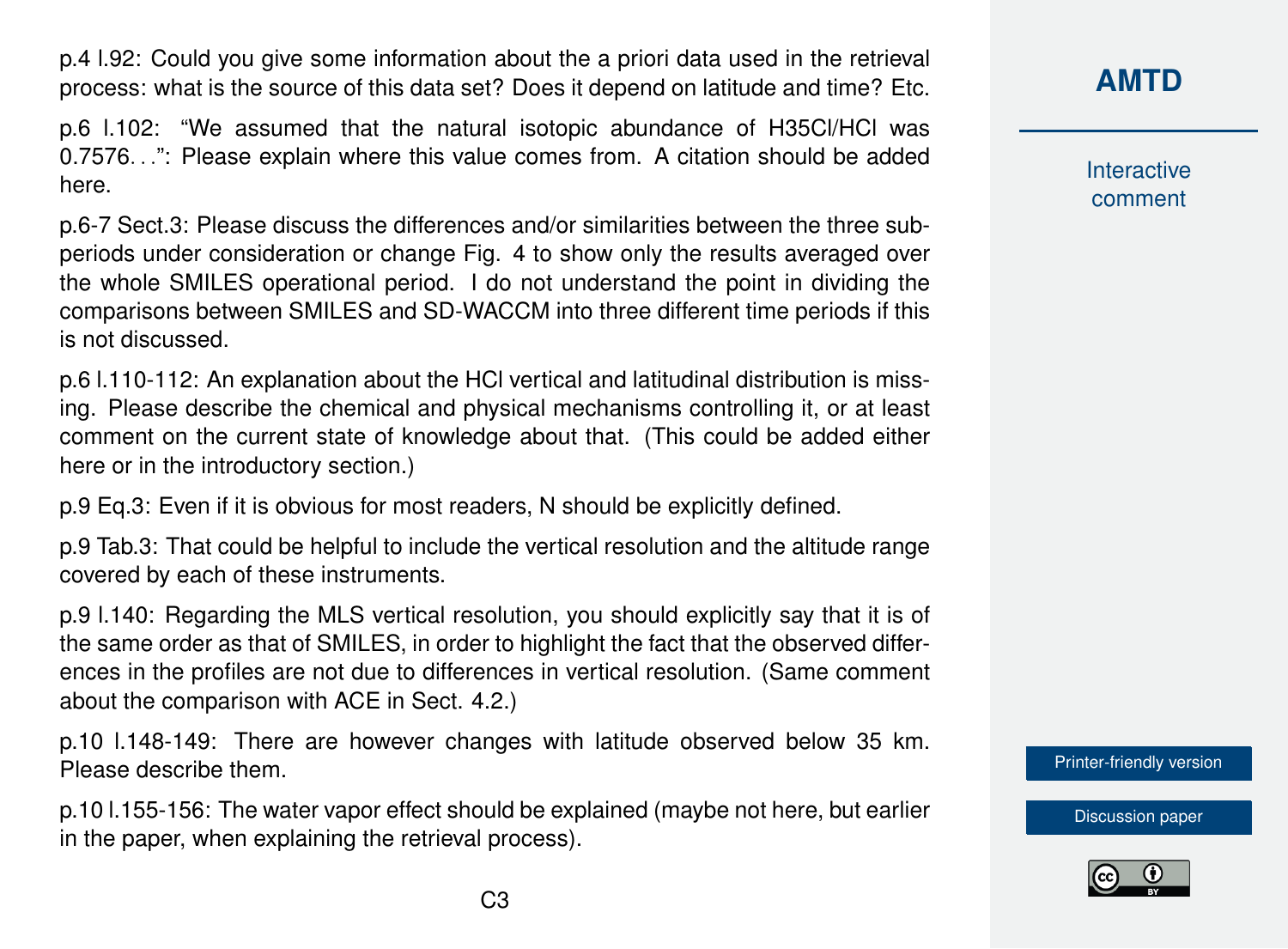p.10 l.166: "MAD" has not been defined.

p.12 l.192: Please specify the geographic coordinates of the Kiruna station.

p.13 Fig.7: It is good that information about the variability of the differences is given in panels (B), by the representation of  $\pm 1 \sigma$ . However, I wonder why this information is not given for difference profiles shown in panels (A), as well as in Fig. 9 (A).

p.18 Eq.10: I guess that ∆b0 is the uncertainty on model parameters. Please define it explicitly.

p.18 l.234: "about 0.9 ppbv at 50 km" This value is inconsistent with what is shown in Fig. 11. Please correct.

p.18-20, Sect. 5.2: Please give more information about the temperature data used in the retrieval process, for the three instruments under consideration. Has the temperature been retrieved from measurements performed by the instrument itself or has, in some cases, external data been used? Discuss the quality of these T data sets, comment on their accuracy. Are there some validation studies that could give an indication as to which ones of the SMILES, MLS and ACE-FTS temperature profiles are closer to the true atmospheric temperature? Such additional information would be helpful for future users to know which of these three HCl data sets is likely the most realistic in the upper stratosphere / lower mesosphere. Knowing more about the temperature data used in the SMILES retrieval procedure would also be useful to better estimate the quality of the SMILES HCl data set in higher altitude regions, where measurements from other instruments are not available.

p.21, Fig.12: The quality of this figure needs to be improved. The legends are barely readable. It is confusing that panel (A) does not have the same vertical scale as the other ones. Also, it would be clearer to use the same colour code or line styles in both panels (C) and (D).

Technical corrections

## **[AMTD](https://amt.copernicus.org/preprints/)**

Interactive comment

[Printer-friendly version](https://amt.copernicus.org/preprints/amt-2020-105/amt-2020-105-RC2-print.pdf)

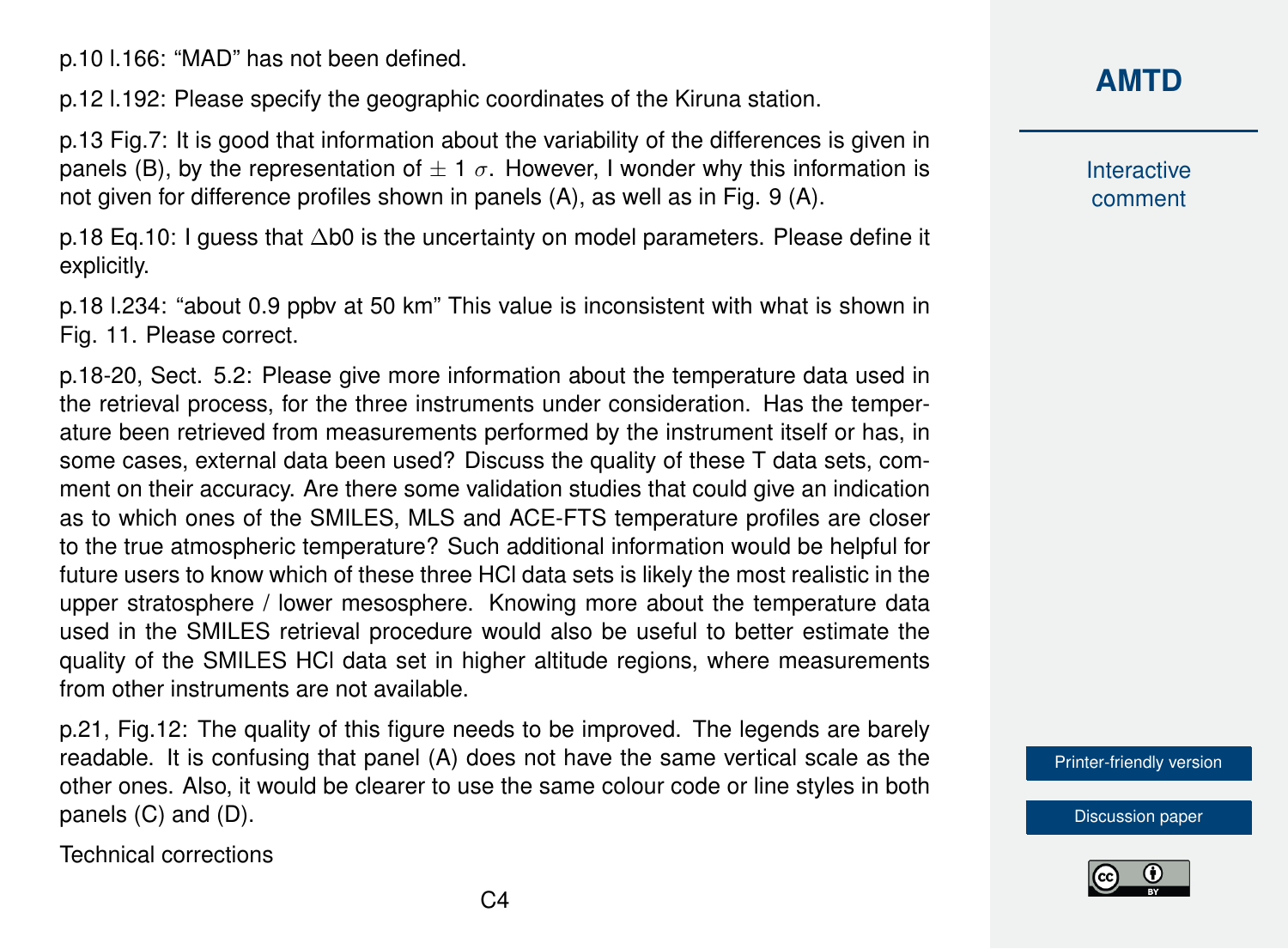p.1 l.2: Change "has been" to "is".

p.1 l.12: Change "well agreed" to "agreed well".

p.1 l.18: "concentration" add an "s".

p.2 l.30: "HALOE HCl" remove "HCl".

p.2 l.48-49: Incomplete sentence (no verb).

p.3 l.58: "observation" add an "s".

p.3 l.60: Reword (suggestion "SMILES operational period started on October 12, 2009 and ended on April 21, 2010.")

p.3 l.4: "observation" add an "s". "Kasai et al. (2013)" add "by Kaisai et al... Âz

p.4 l. 68: Change "and" to "or".

p.4 l.92: "y is THE observed spectrum".

p.6 Fig.2, caption: Change "spectrum" to "spectra" (three times). (Same comment about the caption of Fig. 3.)

p.6 l.105: "the altitudeS 50 km-90 km" or "the altitude range 50 km-90 km".

p.6 l.110-112: Reword (suggestion "The HCl vertical distribution shows an increase with altitude with a maximum below the stratopause, approximately constant values between [. . .], and a decrease with altitude from the mesopause to. . .")

p.6 l.114: "panelS (B)"

p.7 l.122: "observationS"

p.8 Fig.4, caption: ". . . within latitude bins of 10°."

p.9 l.132: "previous work ON MLS observations".

p.10 l.147: "increases" remove the "s".

## **[AMTD](https://amt.copernicus.org/preprints/)**

Interactive comment

[Printer-friendly version](https://amt.copernicus.org/preprints/amt-2020-105/amt-2020-105-RC2-print.pdf)

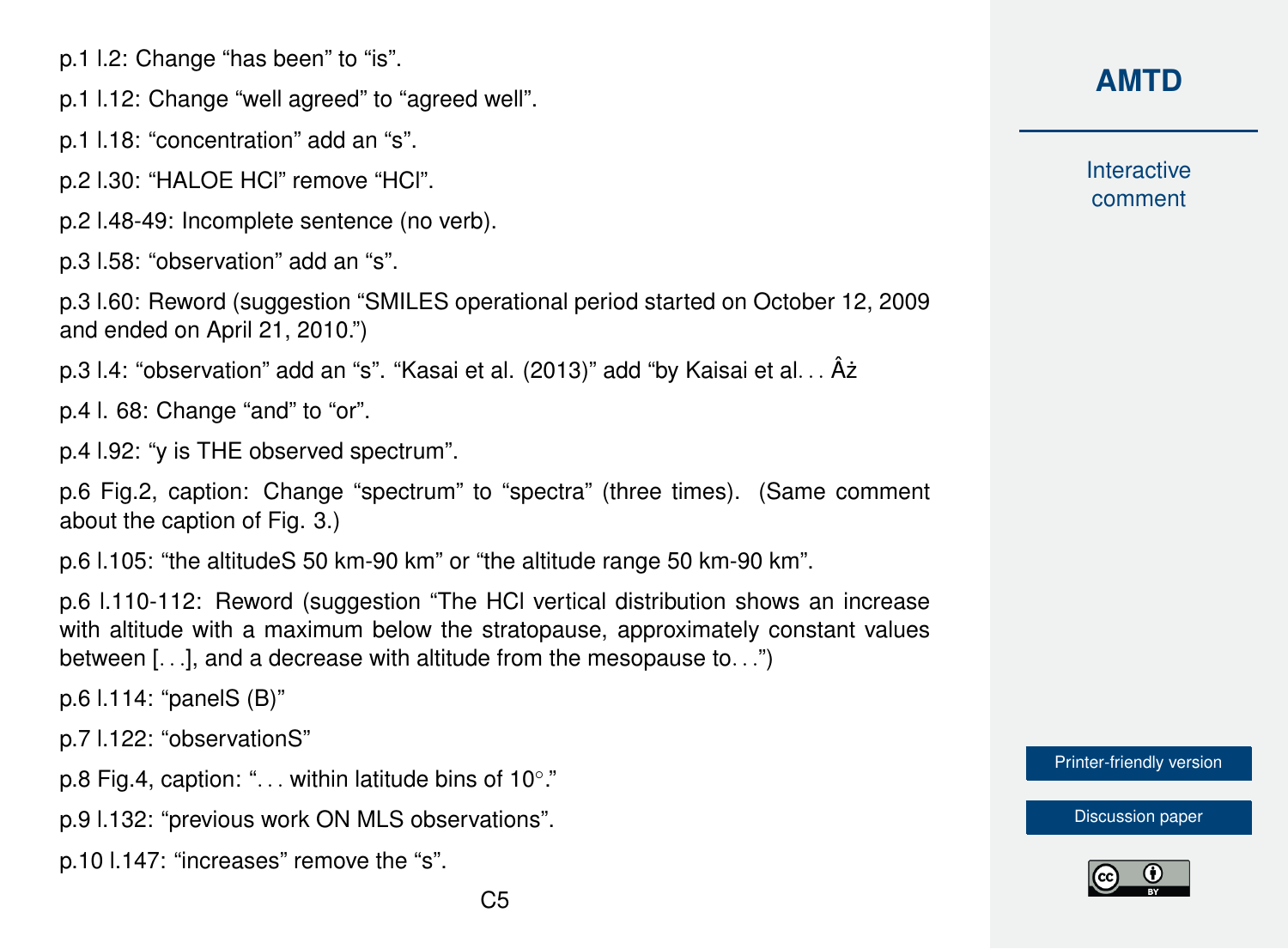p.10 l.154: "at below 30 km" remove "below".

p.10 l.156: Change "was" to "is".

p.10 l.156: "one of the possible results" Do you mean "one of the possible causes"?

p.10 l.157&170: Change "less" or "lower".

p.10 l.169: "945" There is a mistake. This value is different from the one given in Table 3.

p.10 l.172: Change "tropic region" to "tropical region".

p.10 l.173: "altitude" written twice in a row.

p.11 l.177: "conformed" Do you mean "confirmed"?

p.12 Fig.6: Adding "SMILES" and "MLS" as a title for the left and middle panels would make the figure clearer.

p.13 Fig.7, caption: Change "Eq (4)" to "Eq (3)".

p.18 l.226: "valueS"

p.18 l.234: Change "between the altitude region of 30 and 60 km" to "between 30 and 60 km".

p.19 l.249: "synthesizes" reword. "lower smaller" remove smaller.

p.20 l.269: Change "a had" to "had a".

p.20 l.270: Change "were" to "was".

p.20 l.273-275: Reword (see previous comment about l.110-112).

p.20 l.281: "coincidenceS"

p.21 Fig.12, caption: Change "dash" to "dashed"

**Interactive** comment

[Printer-friendly version](https://amt.copernicus.org/preprints/amt-2020-105/amt-2020-105-RC2-print.pdf)